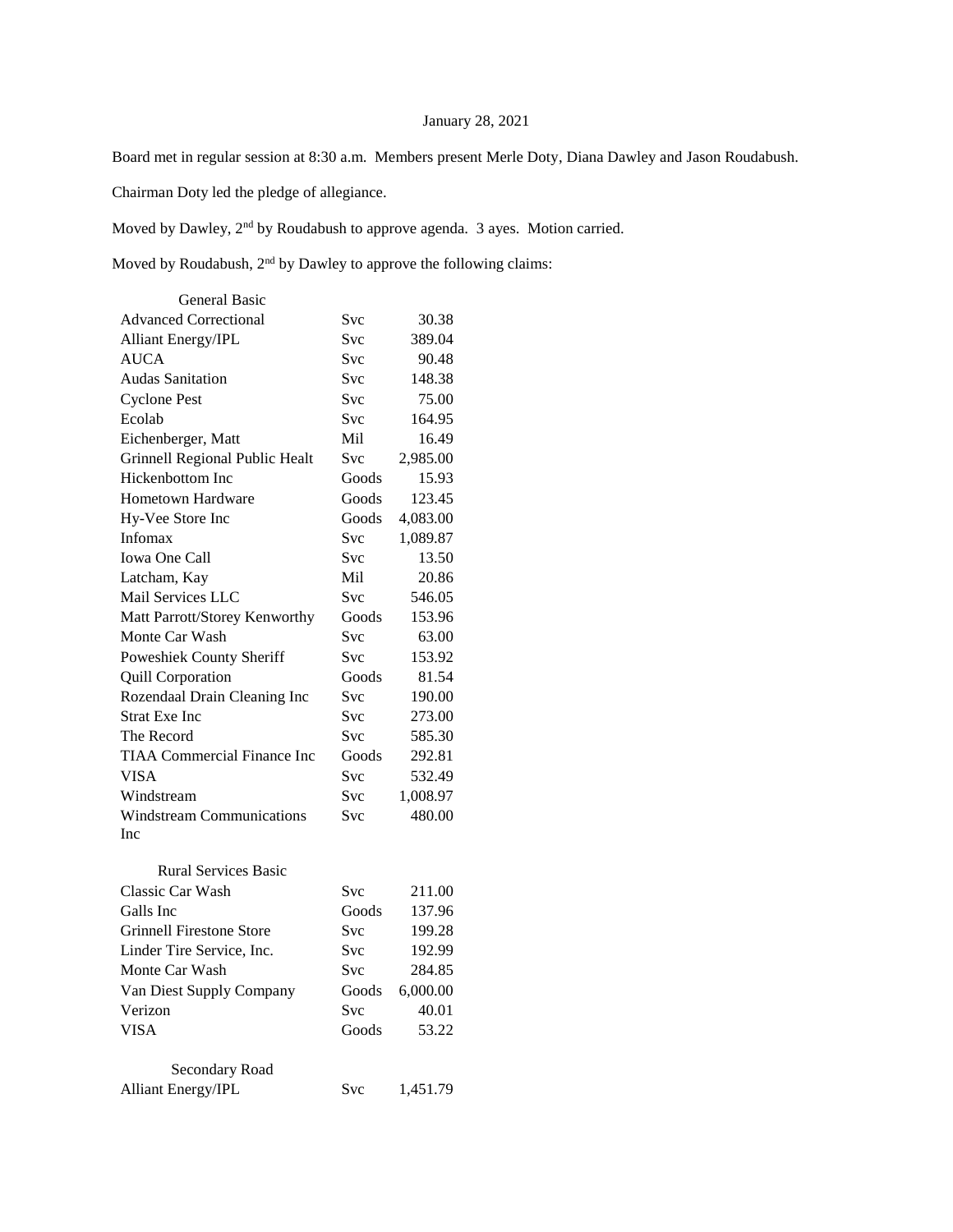| <b>American Legion Blakley</b>    | Svc        | 343.00   |
|-----------------------------------|------------|----------|
| Steven                            | Svc        |          |
| French-Reneker-Associates, Inc.   |            | 6,230.00 |
| <b>ICAP</b>                       | <b>Svc</b> | 1,000.00 |
| <b>IMWCA</b>                      | <b>Svc</b> | 4,748.46 |
| Pow Co Employee Health Plan<br>Tr | <b>Svc</b> | 2,401.40 |
| United States Cellular            | Svc        | 174.34   |
| Sheriff Commissary                |            |          |
| Reliance Telephone Inc            | <b>Svc</b> | 520.00   |
| <b>Swanson Services Corp</b>      | Goods      | 157.25   |
| <b>Emergency Management</b>       |            |          |
| Agency                            |            |          |
| The Depot Express                 | Goods      | 191.58   |
| <b>VISA</b>                       | Goods      | 186.12   |
| Windstream                        | Svc        | 98.40    |
| E-911                             |            |          |
| Century Link                      | <b>Svc</b> | 40.54    |
| <b>TIP/REC</b>                    | Svc.       | 124.53   |
| Windstream                        | <b>Svc</b> | 479.48   |
| Windstream Communication          | Svc        | 1,843.78 |

3 ayes. Motion carried.

Moved by Dawley, 2<sup>nd</sup> by Roudabush to approve January 21 & 25, 2021 Poweshiek County board minutes. 3 ayes. Motion carried.

8:30 a.m. Mark Vavroch, Conservation Director, met with board for monthly meeting.

8:45 a.m. Tracy Jensen, Jensen Heating & Air Conditioning met with the board to go over the heating/cooling repair to the south addition of the courthouse.

9:15 a.m. Tom Kriegel, Sheriff, Joel Vanderleest, Chief Deputy, & Mike McClelland, Grinnell Police Chief met with the board. Tom introduced Mike McClelland, Grinnell Police Chief, to the board. Tom and Joel discussed some staffing issues coming up in the next fiscal year.

Moved by Dawley, 2<sup>nd</sup> by Roudabush to approve the revised job descriptions for County Attorney Office for Legal Clerk & Legal Assistant. 3 ayes. Motion carried.

Moved by Roudabush, 2<sup>nd</sup> by Dawley to approve Certificate of Appointment for Julia Cox, Legal Clerk, County Attorney's Office effective February 1, 2020 with rate of pay \$11.50 per hour. 3 ayes. Motion carried.

Moved by Dawley, 2<sup>nd</sup> by Roudabush to approve Urban Renewal Agreement between Poweshiek County and City of Montezuma and authorize chairman to sign the agreement. 3 ayes. Motion carried.

Moved by Dawley,  $2<sup>nd</sup>$  by Roudabush to approve Resolution #2021-26 authorizing and approving a certain Loan Agreement and providing for the issuance of \$6,060,000 General Obligation Refunding Bonds, Series 2021A and providing for the levy of taxes to pay the same and authorize chairman to sign documents. 3 ayes. Motion carried.

Diana stated she had a Mental Health Regional Meeting today.